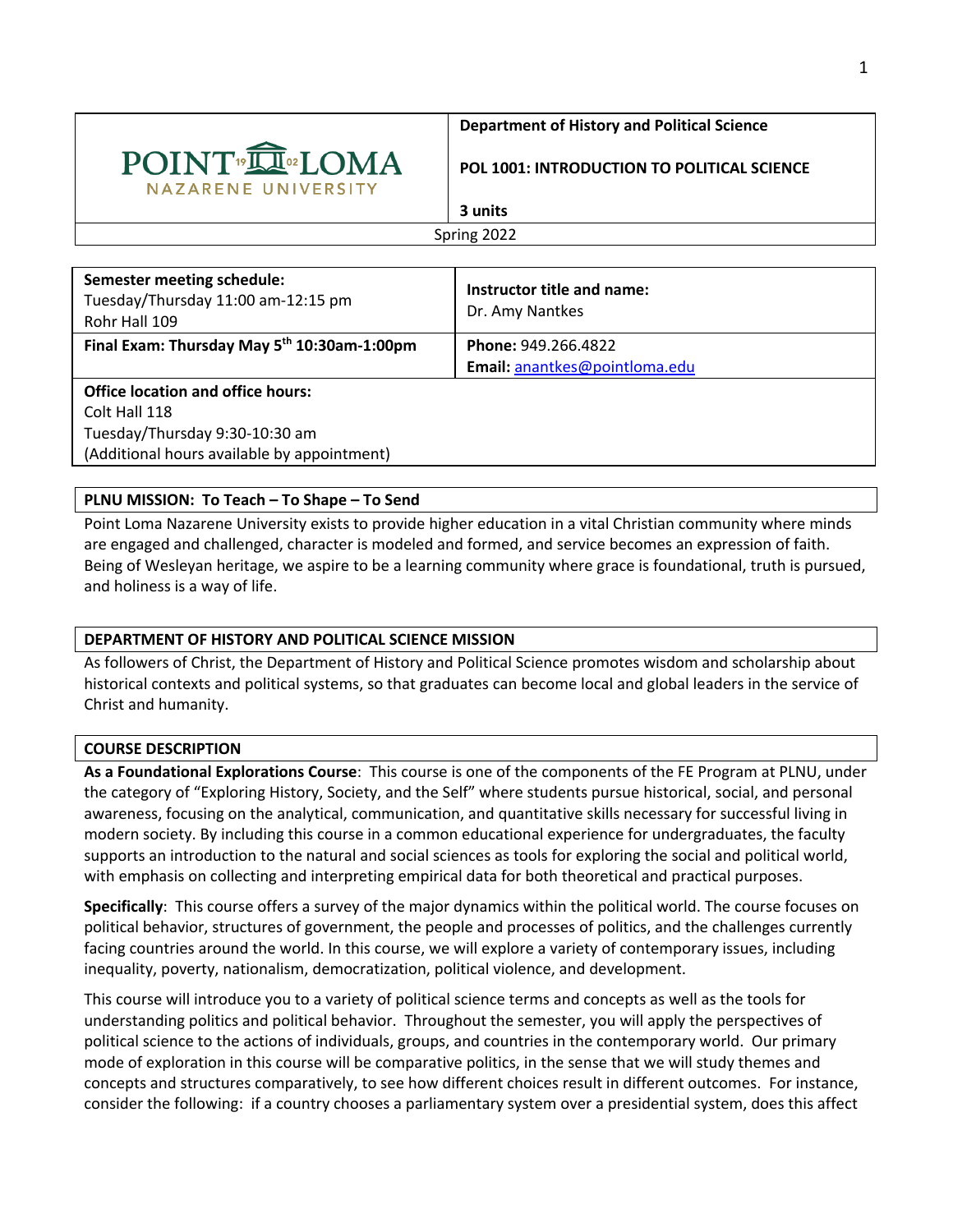the people's level of power over their elected representatives? Why would an individual protest rather than vote? Is microfinance a more effective poverty alleviation tool than foreign aid?

**Intercultural Pathways Program:** This course will earn you points toward the intercultural pathways program. This program is a global citizenship skill-building program at PLNU. A desired marker of all PLNU graduates is that they are able to embody meaningful community engagement in a complex world which demands intercultural awareness and skills. IP endeavors to make clear the various ways you can navigate the multiple options at PLNU which will help you grow in intercultural competency. In addition, the program incentivizes your participation in coursework, forums and experiential programs that prepare you for meaningful intercultural engagement throughout your life. To learn more about the program, visit the program's page on the PLNU website.

## **COURSE READINGS**

All readings are required and are available through the bookstore or through Pearson online.

- 1. Danziger, James N. and Lindsey Lupo. 2020. *Understanding the Political World: A Comparative Introduction to Political Science* (13th Edition). New York: Pearson Education, Inc.
- 2. Various articles, chapters, and media will also be assigned and posted on Canvas. They appear in the "schedule" section below.

## **ADDITIONAL READINGS**

As budding political scientists and citizens, you should regularly follow current political events at the local, national, and international level. Make it a habit now that continues throughout your lifetime – you wake up, grab a cup of coffee, and read the news (and no, your social media outlets do not count as "news"). Explore more sophisticated news outlets, such as the *New York Times*, *Wall Street Journal*, *NPR, The Economist, BBC News*, and *The Atlantic*. These sources will offer you in-depth analysis beyond click bait headlines and bullet point details. I strongly recommend that you peruse these media outlets on a regular basis. Also, check out AllSides.com, which presents how different media outlets cover pressing issues. Most of these sources offer very inexpensive rates for university students (as low as \$1.00 per week for unlimited access) and the PLNU Ryan Library offers free access.

## **COURSE FORMAT AND EXPECTATIONS**

To maximize your learning process, it is in your best interest that you attend each class session. It is also **essential** that the readings be completed prior to coming to class as the lecture and discussion will usually expand on and draw from the readings. Class time activities will vary, but will often include a combination of lectures, discussion, group activities, writing, and videos.

### **COURSE LEARNING OUTCOMES**

### **Course Learning Outcomes (CLOs):**

*You will:* 

- Possess a factual and theoretical understanding of political knowledge, behavior, theories, systems, processes, structures, and outcomes
- Think critically, analytically, and synthetically
- Sharpen their communication skills
- Exhibit a heightened sense of personal political efficacy and civic responsibility
- Be encouraged to become thoughtful participants of the political world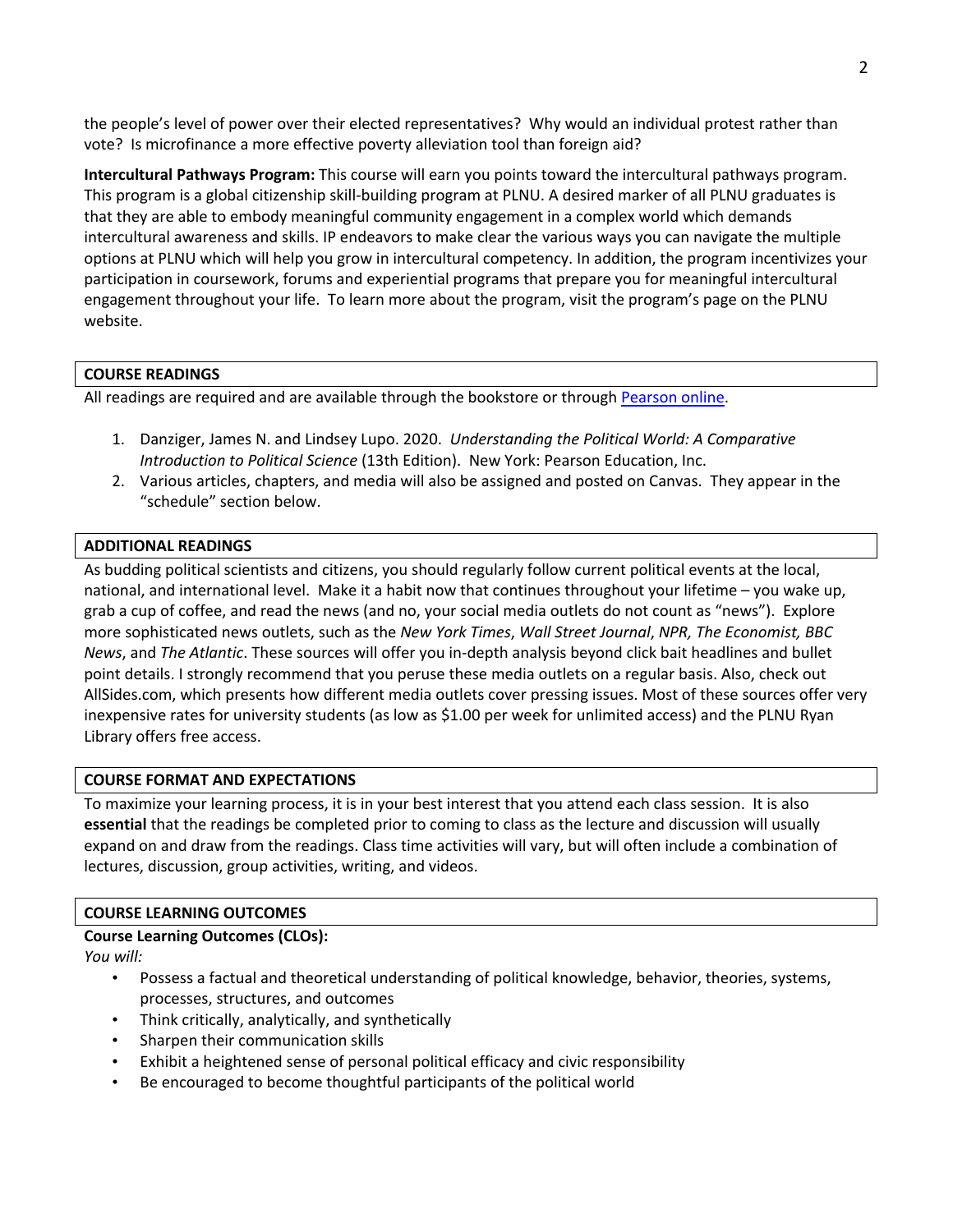• Be exposed to some of the most pressing political problems of the day, including poverty, human trafficking, gender inequity, lack of freedom, and declining participation rates.

## **Program Learning Outcomes (PLOs):**

*Students in the political science major will:* 

- Develop an appreciation of the field of politics (PLO 1 assessed through political participation portfolios).
- Develop and express ideas in written communication in an effective and scholarly manner (PLO 5 assessed through the midterm and final papers).

## **Foundational Explorations (FE) Learning Outcome:**

*Students will:* 

• Demonstrate an understanding of the complex issues faced by diverse groups in global and/or crosscultural contexts (assessed through final paper).

### **COURSE CREDIT HOUR INFORMATION**

In the interest of providing sufficient time to accomplish the stated Course Learning Outcomes, this class meets the PLNU credit hour policy for a 3-unit class delivered over 15 weeks. It is anticipated that students will spend a minimum of 37.5 participation hours per credit hour on their coursework. For this course, students will spend an estimated 112.5 total hours meeting the course learning outcomes.

### **STATE AUTHORIZATION**

State authorization is a formal determination by a state that Point Loma Nazarene University is approved to conduct activities regulated by that state. In certain states outside California, Point Loma Nazarene University is not authorized to enroll online (distance education) students. If a student moves to another state after admission to the program and/or enrollment in an online course, continuation within the program and/or course will depend on whether Point Loma Nazarene University is authorized to offer distance education courses in that state. It is the student's responsibility to notify the institution of any change in his or her physical location. Refer to the map on State Authorization to view which states allow online (distance education) outside of California.

### **COURSE POLICIES**

### **LATE ASSIGNMENT POLICY**

All assignments are to be submitted by the due dates posted and will be considered late if submitted after midnight Pacific Standard Time on the day they are due. If an assignment is submitted late, points possible for the assignment decreases 10% each day for four days after the due date. **Any assignment or deliverable submitted more than four days late will not be accepted. Presentations, Exams, and Reading Responses cannot be "made up" and must be completed on the due date.**

All deliverables for the course, including assignments, projects, presentations, papers, etc., must be turned in by 11:59pm on the last day of the course. No extensions or incompletes will be given to students to complete course requirements.

*If you believe you have an extenuating circumstance such as illness or family emergency, please send Professor Nantkes an email or come talk to me as soon as possible so that we may speak about your options. With abundant notice I'll be as accommodating as possible, as long as it does not compromise fairness for all.*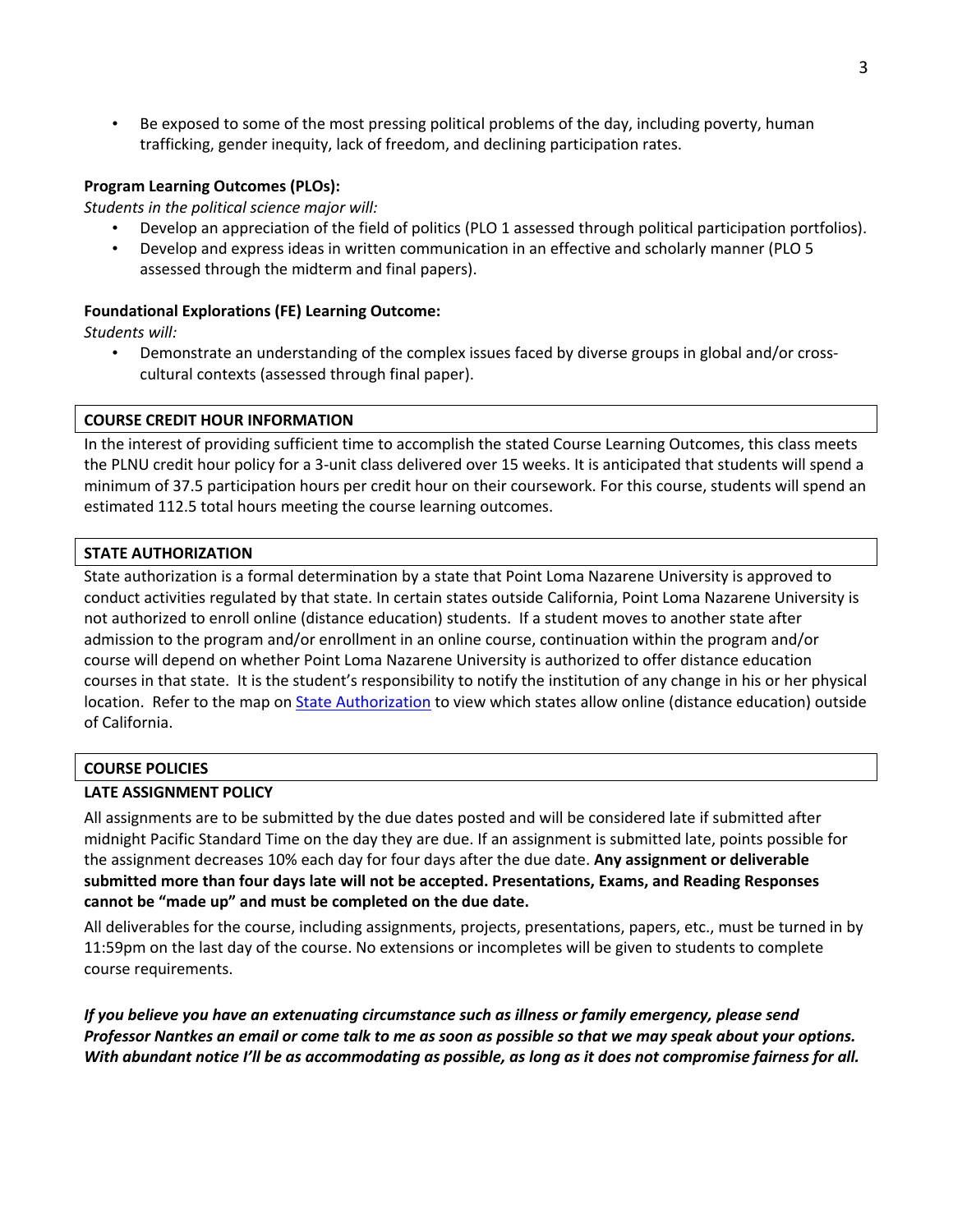### **FINAL EXAMINATION POLICY**

Successful completion of this class requires taking the final examination **on its scheduled day**. The final examination schedule is posted on the Class Schedules site. No requests for early examinations or alternative days will be approved.

### **CLASSROOM CIVILITY POLICY**

Respect for the views and values of others is an essential characteristic of a thriving learning community. Although it is likely that we may not agree with everything that is said or discussed in our course, we will behave and express our viewpoints in a manner that is courteous professional. Disagreement and challenging of ideas in a respectful and profound manner is encouraged. Our emphasis will be on engaging in the mutual exploration of topics as presented in the course as scholars, using research and data to defend our assertions. We will develop Class Norms in Week 1 of the course and will keep each other mutually accountable to our commitment to productive and respectful discourse.

### **ZOOM ETIQUETTE AND ATTENDANCE**

While we are meeting online per University guidelines, please observe the following practices with Zoom:

- 1. Show up to Zoom on time.
- 2. Turn on camera and make sure your camera is turned on for the entire length of the class.
	- a. If you need to have camera turned off an email MUST be sent to me prior to class otherwise I will consider this an unexcused absence.
	- b. Excused reasons for intermittent camera being off: need to use the restroom, may need to protect roommate, etc.
- 3. Participate with professor and peers by unmuting OR using the chat.
- 4. Make sure you are in a quiet space (when possible) free of distractions.
	- a. Students will not get participation points if they are driving in a car, at work etc.
	- b. You should reserve this class time just like you would if you were face-to-face.
- 5. Once PLNU returns to face-to-face learning, unless you have an EAC accommodation (i.e., Isolation/Quarantine, Concussion, Remote Accommodation), you may not participate via remote learning.
- 6. Please keep in mind that PLNU's absence policy states that you may not surpass 20% of our class sessions.

## **PLNU POLICIES**

### **PLNU COPYRIGHT POLICY**

Point Loma Nazarene University, as a non-profit educational institution, is entitled by law to use materials protected by the US Copyright Act for classroom education. Any use of those materials outside the class may violate the law.

### **PLNU ACADEMIC HONESTY POLICY**

Students should demonstrate academic honesty by doing original work and by giving appropriate credit to the ideas of others. Academic dishonesty is the act of presenting information, ideas, and/or concepts as one's own when in reality they are the results of another person's creativity and effort. A faculty member who believes a situation involving academic dishonesty has been detected may assign a failing grade for that assignment or examination, or, depending on the seriousness of the offense, for the course. Faculty should follow and students may appeal using the procedure in the university Catalog. See Academic Policies for definitions of kinds of academic dishonesty and for further policy information.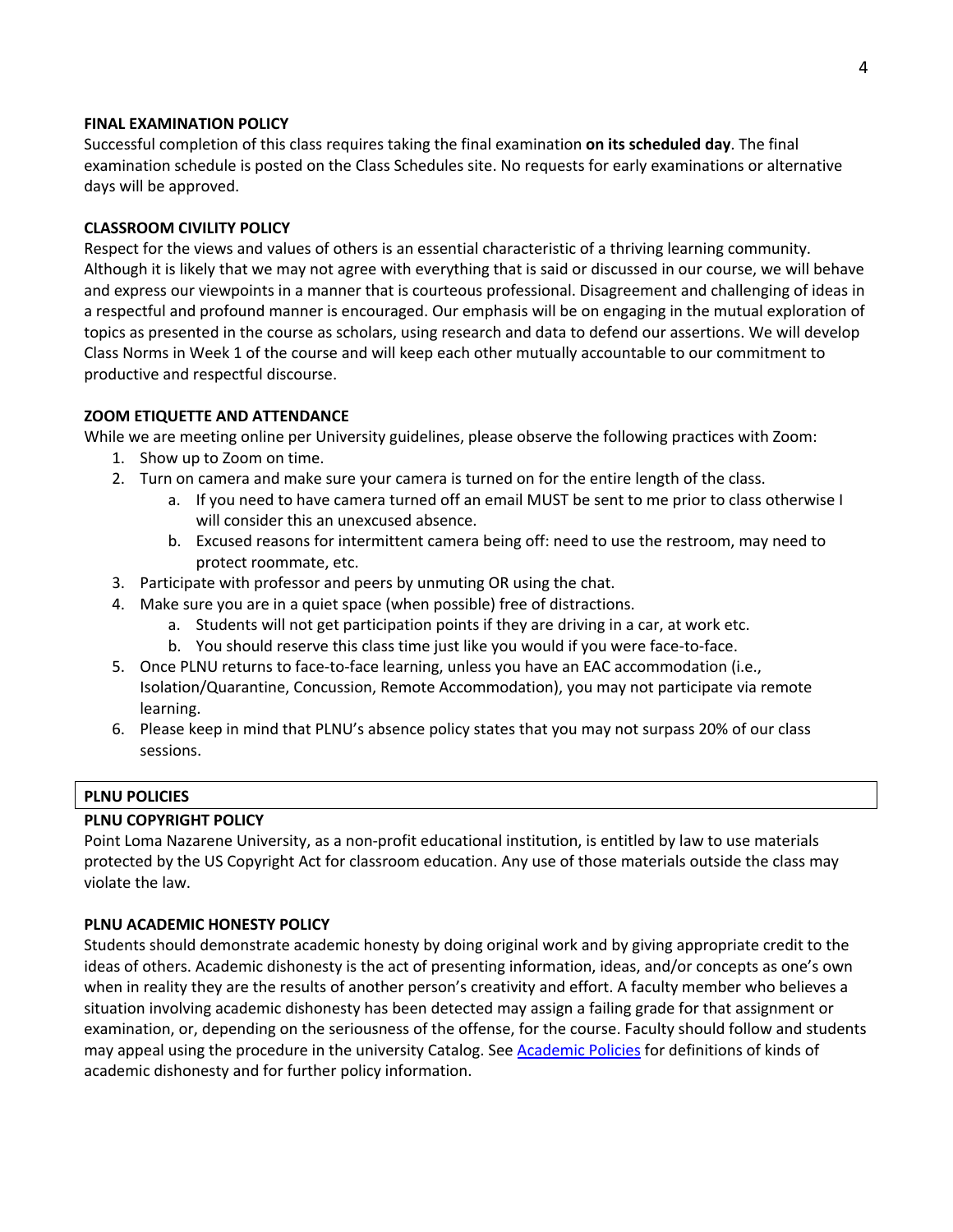#### **PLNU ACADEMIC ACCOMMODATIONS POLICY**

While all students are expected to meet the minimum standards for completion of this course as established by the instructor, students with disabilities may require academic adjustments, modifications or auxiliary aids/services. At Point Loma Nazarene University (PLNU), these students are requested to register with the Disability Resource Center (DRC), located in the Bond Academic Center (DRC@pointloma.edu or 619-849-2486). The DRC's policies and procedures for assisting such students in the development of an appropriate academic adjustment plan (AP) allows PLNU to comply with Section 504 of the Rehabilitation Act and the Americans with Disabilities Act. Section 504 prohibits discrimination against students with special needs and guarantees all qualified students equal access to and benefits of PLNU programs and activities. After the student files the required documentation, the DRC, in conjunction with the student, will develop an AP to meet that student's specific learning needs. The DRC will thereafter email the student's AP to all faculty who teach courses in which the student is enrolled each semester. The AP must be implemented in all such courses.

If students do not wish to avail themselves of some or all of the elements of their AP in a particular course, it is the responsibility of those students to notify their professor in that course. PLNU highly recommends that DRC students speak with their professors during the first two weeks of each semester about the applicability of their AP in that particular course and/or if they do not desire to take advantage of some or all of the elements of their AP in that course.

### **PLNU ATTENDANCE AND PARTICIPATION POLICY**

Regular and punctual attendance at all **synchronous** class sessions is considered essential to optimum academic achievement. If the student is absent for more than 10 percent of class sessions (virtual or face-to-face), the faculty member will issue a written warning of de-enrollment. If the absences exceed 20 percent, the student may be de-enrolled without notice until the university drop date or, after that date, receive the appropriate grade for their work and participation. In some courses, a portion of the credit hour content will be delivered **asynchronously** and attendance will be determined by submitting the assignments by the posted due dates. See Academic Policies in the Undergraduate Academic Catalog. If absences exceed these limits but are due to university excused health issues, an exception will be granted.

### **Asynchronous Attendance/Participation Definition**

A day of attendance in asynchronous content is determined as contributing a substantive note, assignment, discussion, or submission by the posted due date. Failure to meet these standards will result in an absence for that day. Instructors will determine how many asynchronous attendance days are required each week.

#### **SPIRITUAL CARE**

Please be aware PLNU strives to be a place where you grow as whole persons. To this end, we provide resources for our students to encounter God and grow in their Christian faith.

If students have questions, a desire to meet with the chaplain or have prayer requests you can contact the Office of Spiritual Development

#### **USE OF TECHNOLOGY**

In order to be successful in the online environment, you'll need to meet the minimum technology and system requirements; please refer to the *Technology and System Requirements* information. Additionally, students are required to have headphone speakers compatible with their computer available to use. If a student is in need of technological resources please contact student-tech-request@pointloma.edu. Problems with technology do not relieve you of the responsibility of participating, turning in your assignments, or completing your class work.

#### **ASSIGNMENTS**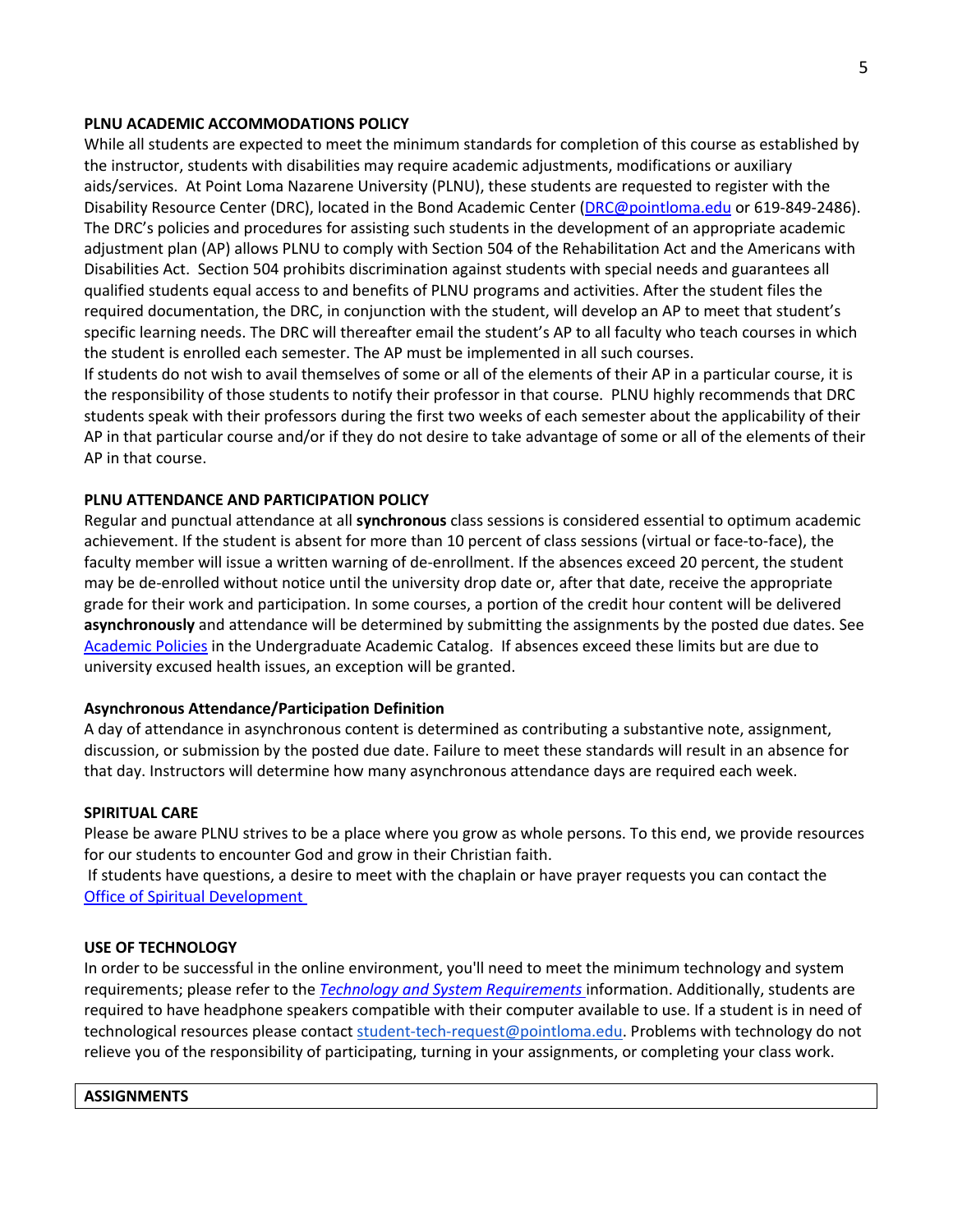## **3-2-1 Reading Responses (13)**

As a student of political science, it is vital that you comprehend our readings and bring your critical thinking and discussion skills to each class session throughout the semester. Therefore, you will write brief 3-2-1 Reading Responses to support you in comprehension, critical thinking, and to bolster class discussion. These responses will be submitted before class on Canvas and will help you to be prepared for class and will drive our discussions of policy theory and process. A template is available on Canvas.

### **Analysis of a Political Belief System (1)**

You will have the opportunity to analyze someone else's political belief system. You will identify their most fundamental political beliefs, specify key agents of political socialization, and write several general analytic statements about the nature of their political belief system. The first few weeks of lecture and chapters 1-4 and the Appendix in our Danziger and Lupo *Understanding the Political World* text will help you with this assignment (especially the sections on "belief systems" and "agents of political socialization"). Further instructions are provided on Canvas.

### **Group Presentations (2)**

At various points in the semester, you will collaborate on a project with other students. The subject of the project is listed on Canvas. Everyone in the group will receive the same grade.

### **Class Discussion Board Participation (14)**

During our course we will cover topics of interest weekly on the discussion boards. Your initial posts will be made by Friday of each week, allowing for you to consider our course content in conversation with your classmates. For full credit, you must post two responses to classmates before Sunday midnight PST.

### **Course Attendance and Participation**

This assessment will include: 1. Class attendance 2. Frequency of participation in class (discussion, answering questions, offering ideas, and engaging in class activities) 3. Respectful and thoughtful approach to discussion according to class norms (displaying active listening, contributing with substantive approach using evidence, carefully considering the ideas of others). Please see rubric in Canvas for more detail on criteria for participation points.

### **Final Project: Political Participation Portfolio & Presentation (1)**

A goal of this course is to get you excited about politics and political science. One way to do this is to get you to be politically active. Therefore, this assignment asks you to engage in some political participation acts. A list will be distributed with approved political acts, each one worth a varying number of points.

In Week 7, you will submit a Political Participation Portfolio Progress document to Canvas so that we can check in on your progress.

During finals week, you will present for 5 minutes in class about your experience. The full prompt and description are on Canvas.

### **GRADING**

| Assignment                                                    | <b>Points Possible</b> |
|---------------------------------------------------------------|------------------------|
| 3-2-1 Reading Responses (14 @ 20 points each)                 | 260                    |
| Analysis of a Political Belief System                         | 60                     |
| Weekly Discussion Board Participation (13 $@$ 15 points each) | 195                    |
| <b>Group Presentation 1</b>                                   | 50                     |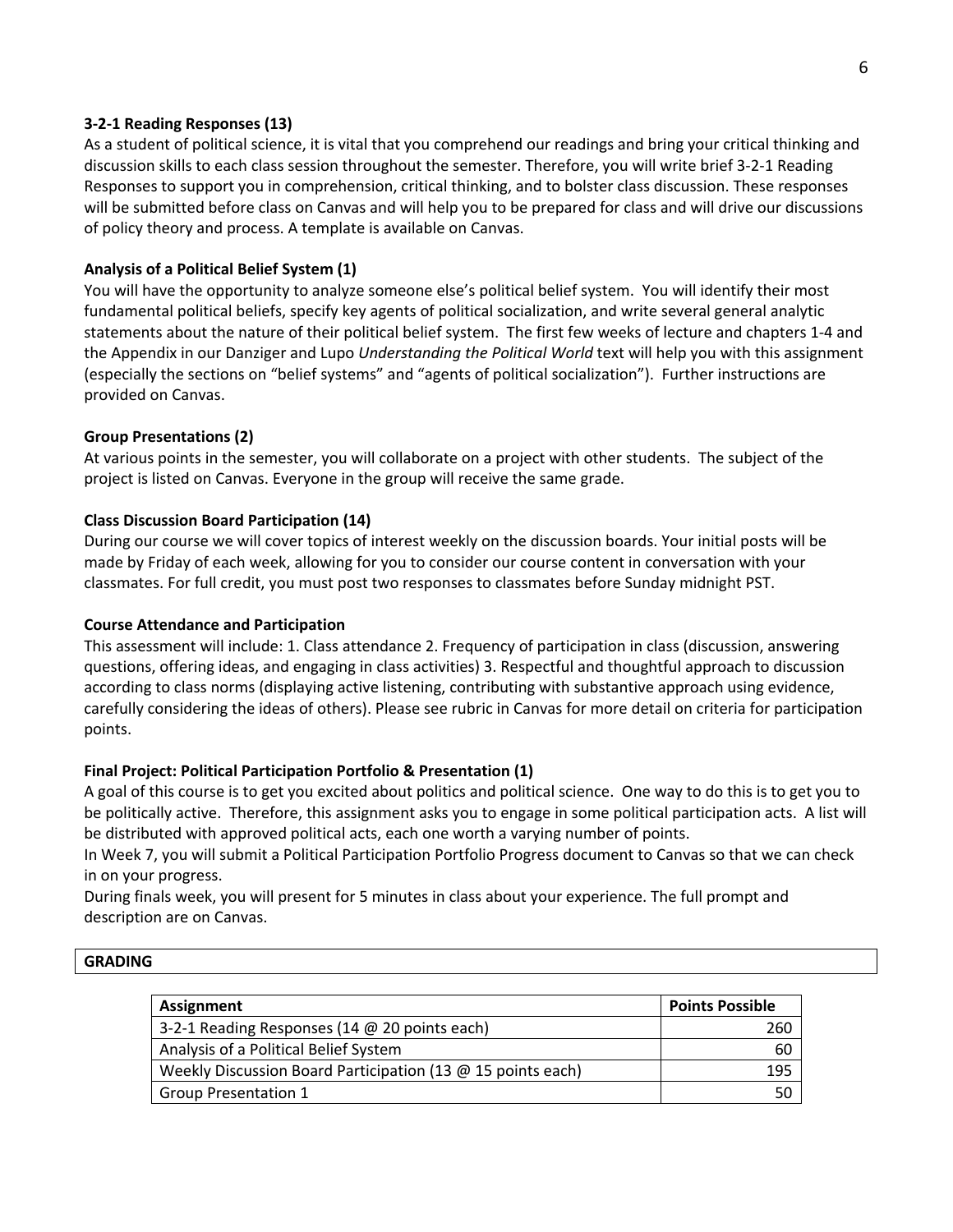| <b>Group Presentation 2</b>                       | 50  |
|---------------------------------------------------|-----|
| Political Participation Mid-Semester Check-In     | 30  |
| <b>Political Participation Portfolio</b>          | 100 |
| Political Participation Portfolio Presentation    | 60  |
| Intro and Mid-Course Surveys (2 @ 10 points each) | 20  |
| Attendance & Participation                        | 60  |
|                                                   |     |
| <b>TOTAL POINTS POSSIBLE</b>                      | 885 |

# **Grade Scale**

| <b>Standard Grade Scale Based on Percentage of Points Earned</b> |               |             |           |               |
|------------------------------------------------------------------|---------------|-------------|-----------|---------------|
|                                                                  |               |             |           |               |
| A 93-100                                                         | $B + 87 - 88$ | $C+77-79$   | $D+67-69$ | $F <$ than 59 |
| A-90-92                                                          | B 83-86       | $C$ 73-76   | $D$ 63-66 |               |
|                                                                  | $B - 80 - 82$ | $C - 70-72$ | D- 60-62  |               |

| <b>COURSE SCHEDULE</b> |                                    |                                     |                           |                                 |
|------------------------|------------------------------------|-------------------------------------|---------------------------|---------------------------------|
| <b>WEEK</b>            | <b>DATE</b>                        | <b>TOPIC OF SESSION</b>             | <b>ASSIGNED READINGS</b>  | <b>ASSIGNMENTS</b>              |
|                        |                                    |                                     |                           |                                 |
|                        |                                    | PART I: KNOWING THE POLITICAL WORLD |                           |                                 |
| <b>WEEK</b>            | Tuesday                            |                                     |                           |                                 |
| $\mathbf{1}$           | January 11                         |                                     |                           |                                 |
|                        |                                    |                                     |                           |                                 |
|                        | (NO CLASS)                         |                                     |                           |                                 |
|                        | Thursday                           | Course                              | Course syllabus           | Complete Student Check-In       |
|                        | January 13                         | Introduction                        |                           | Survey before class (on Canvas) |
|                        |                                    |                                     |                           |                                 |
|                        |                                    |                                     |                           |                                 |
| <b>WEEK</b>            | Tuesday                            | Politics &                          | Danziger and Lupo:        |                                 |
| 2                      | January 18                         | Knowledge                           | Chapter 1 & Appendix      |                                 |
|                        |                                    |                                     |                           |                                 |
|                        |                                    |                                     |                           |                                 |
|                        | Thursday                           | <b>Political Analysis</b>           | Wallace article           | 3-2-1 Reading Response          |
|                        | January 20                         |                                     |                           | (Thursday before class)         |
|                        |                                    |                                     | Kolbert article           |                                 |
|                        |                                    |                                     |                           | <b>Discussion Board posts</b>   |
|                        |                                    |                                     |                           | (Friday/Sunday)                 |
|                        | <b>PART II: POLITICAL BEHAVIOR</b> |                                     |                           |                                 |
| <b>WEEK</b>            | Tuesday                            | <b>Political Theory</b>             | Danziger and Lupo:        |                                 |
| 3                      | January 25                         |                                     | Chapter 2, "Introduction" |                                 |
|                        |                                    |                                     | and Section 2.1           |                                 |
|                        |                                    |                                     |                           |                                 |
|                        |                                    |                                     | <b>Bylund article</b>     |                                 |
|                        |                                    |                                     |                           |                                 |
|                        |                                    |                                     | Shorto article            |                                 |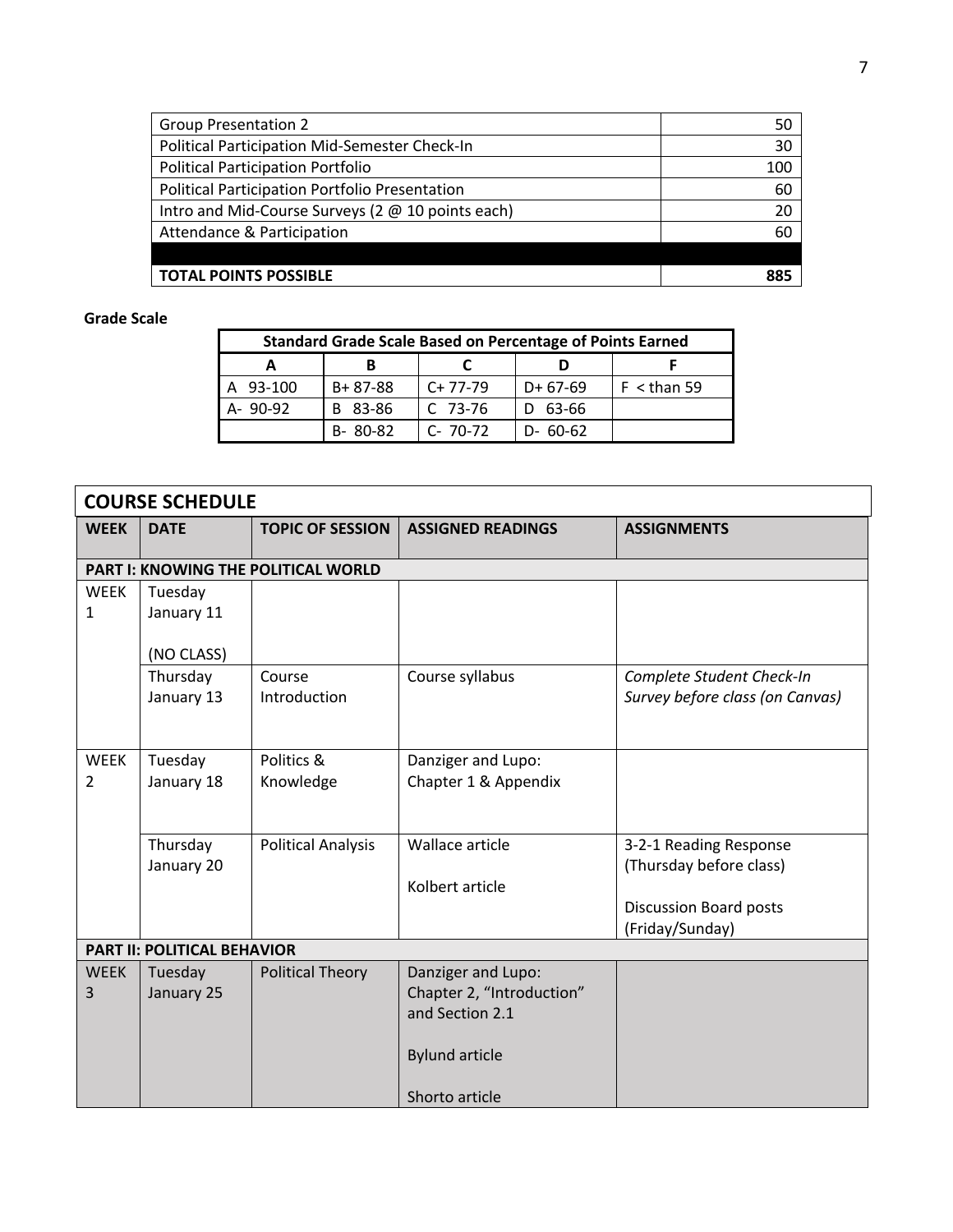|                  | Thursday<br>January 27             | <b>Political Beliefs</b><br>and Belief<br>Systems<br><b>Political Culture</b>                                  | Danziger and Lupo:<br>Chapter 2, Sections 2.2-2.4<br>and "Looking Ahead"<br>Koren article<br><b>World Values Survey</b><br>"Findings and Insights"                                                    | 3-2-1 Reading Response<br>(Thursday before class)<br>Name that "ism" Worksheet<br>(bring to class Thursday)<br><b>Discussion Board posts</b><br>(Friday/Sunday)           |
|------------------|------------------------------------|----------------------------------------------------------------------------------------------------------------|-------------------------------------------------------------------------------------------------------------------------------------------------------------------------------------------------------|---------------------------------------------------------------------------------------------------------------------------------------------------------------------------|
| <b>WEEK</b><br>4 | Tuesday<br>February 1              | Political Action &<br><b>Behavior</b>                                                                          | Danziger and Lupo:<br>Chapter 3<br>SBS article                                                                                                                                                        |                                                                                                                                                                           |
|                  | Thursday<br>February 3             | Influences on<br><b>Political Beliefs</b><br>and Actions<br>Analysis of a<br><b>Political Belief</b><br>System | Danziger and Lupo<br>Chapter 4<br>University of Cambridge<br>article                                                                                                                                  | 3-2-1 Reading Response<br>(Thursday before class)<br><b>Discussion Board posts</b><br>(Friday/Sunday)                                                                     |
|                  | <b>PART III: POLITICAL SYSTEMS</b> |                                                                                                                |                                                                                                                                                                                                       |                                                                                                                                                                           |
| <b>WEEK</b><br>5 | Tuesday<br>February 8              | Analysis of a<br><b>Political Belief</b><br>System                                                             | No reading! Use this time to<br>conduct your interviews.                                                                                                                                              |                                                                                                                                                                           |
|                  | Thursday<br>February 10            | Political<br><b>Structures</b><br>States and<br><b>Nations</b>                                                 | Danziger and Lupo:<br>Chapter 5, "Introduction"<br>and Section 5.1<br>Chapter 6<br>Machiavelli selections<br><b>TW:</b> The Economist article<br>("Female Genital<br>Mutilation")<br>Richards article | 3-2-1 Reading Response<br>(Thursday before class)<br><b>Discussion Board posts</b><br>(Friday/Sunday)<br>Analysis of a Political Belief<br>System (due Sunday at 11:59pm) |
| <b>WEEK</b><br>6 | Tuesday<br>February 15             | States and<br><b>Nations II</b>                                                                                | Danziger and Lupo:<br>Chapter 5, Sections 5.2, 5.3,<br>and "Three Major Concepts"<br>Calamur article<br>DW article<br>Watch: "Iran: Youth<br>Between Two Worlds" (3<br>minutes, link on Canvas)       |                                                                                                                                                                           |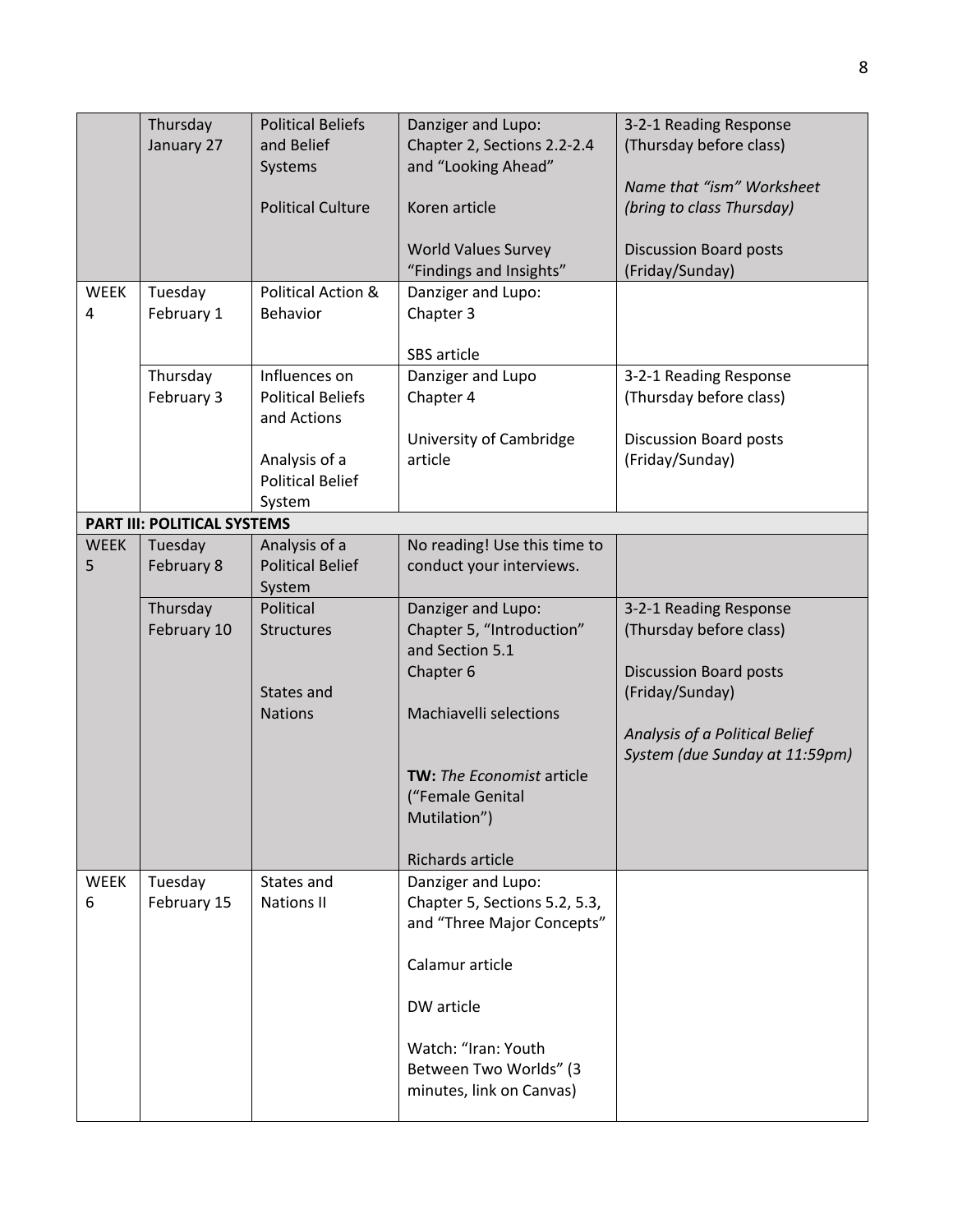|                  | Thursday                                  | Political                                       | Danziger and Lupo:               | 3-2-1 Reading Response                            |  |  |
|------------------|-------------------------------------------|-------------------------------------------------|----------------------------------|---------------------------------------------------|--|--|
|                  | February 17                               | Institutional<br>Arrangements                   | Chapter 7                        | (Thursday before class)                           |  |  |
|                  |                                           |                                                 | Plattner article                 | Discussion Board posts                            |  |  |
|                  |                                           |                                                 |                                  | (Friday/Sunday)                                   |  |  |
| <b>WEEK</b>      | Tuesday                                   | Political                                       | Minder article                   | <b>Political Participation Portfolio</b>          |  |  |
| 7                | February 22                               | Institutional<br>Arrangements II                | Euronews article                 | Progress Document Due at<br>11:59pm               |  |  |
|                  |                                           |                                                 |                                  |                                                   |  |  |
|                  |                                           |                                                 | Monda article                    |                                                   |  |  |
|                  |                                           |                                                 | Murse article                    |                                                   |  |  |
|                  | Thursday<br>February 24                   | <b>Political Economy</b><br>181                 | Danziger and Lupo:<br>Chapter 8  | 3-2-1 Reading Response<br>(Thursday before class) |  |  |
|                  |                                           |                                                 | Heilbroner article               |                                                   |  |  |
|                  |                                           |                                                 |                                  | <b>Discussion Board posts</b><br>(Friday/Sunday)  |  |  |
|                  | <b>PART IV: POLITICAL PROCESSES</b>       |                                                 |                                  |                                                   |  |  |
| <b>WEEK</b><br>8 | Tuesday<br>March 1                        | Power & Decision                                | Danziger and Lupo:<br>Chapter 9  |                                                   |  |  |
|                  |                                           |                                                 |                                  |                                                   |  |  |
|                  | Thursday<br>March 3                       | Change and<br>Development I                     | Danziger and Lupo:<br>Chapter 10 | 3-2-1 Reading Response<br>(Thursday before class) |  |  |
|                  |                                           |                                                 |                                  |                                                   |  |  |
|                  |                                           |                                                 | <b>Burt and Sanabria article</b> | <b>Discussion Board posts</b><br>(Friday/Sunday)  |  |  |
|                  |                                           |                                                 | O'Brien article                  |                                                   |  |  |
|                  | <b>MARCH 7-13 SPRING BREAK (NO CLASS)</b> |                                                 |                                  |                                                   |  |  |
| <b>WEEK</b>      | Tuesday                                   | Change and                                      | Group of readings on             | 3-2-1 Reading Response                            |  |  |
| 9                | March 15                                  | Development II &<br>$\mathbf{III}$              | Afghanistan (on Canvas)          | (TUESDAY before class this<br>week!)              |  |  |
|                  |                                           |                                                 | Rahimi article                   |                                                   |  |  |
|                  |                                           |                                                 |                                  | <b>Midterm Grades Distributed</b>                 |  |  |
|                  |                                           |                                                 |                                  |                                                   |  |  |
|                  | Thursday                                  | Student Ap                                      | No reading                       |                                                   |  |  |
|                  | March 17                                  | Project #1                                      |                                  | Discussion Board posts                            |  |  |
|                  |                                           | <b>Planning Session</b><br>Political Violence I |                                  | (Friday/Sunday)                                   |  |  |
| <b>WEEK</b>      | Tuesday                                   |                                                 | Danziger and Lupo:               |                                                   |  |  |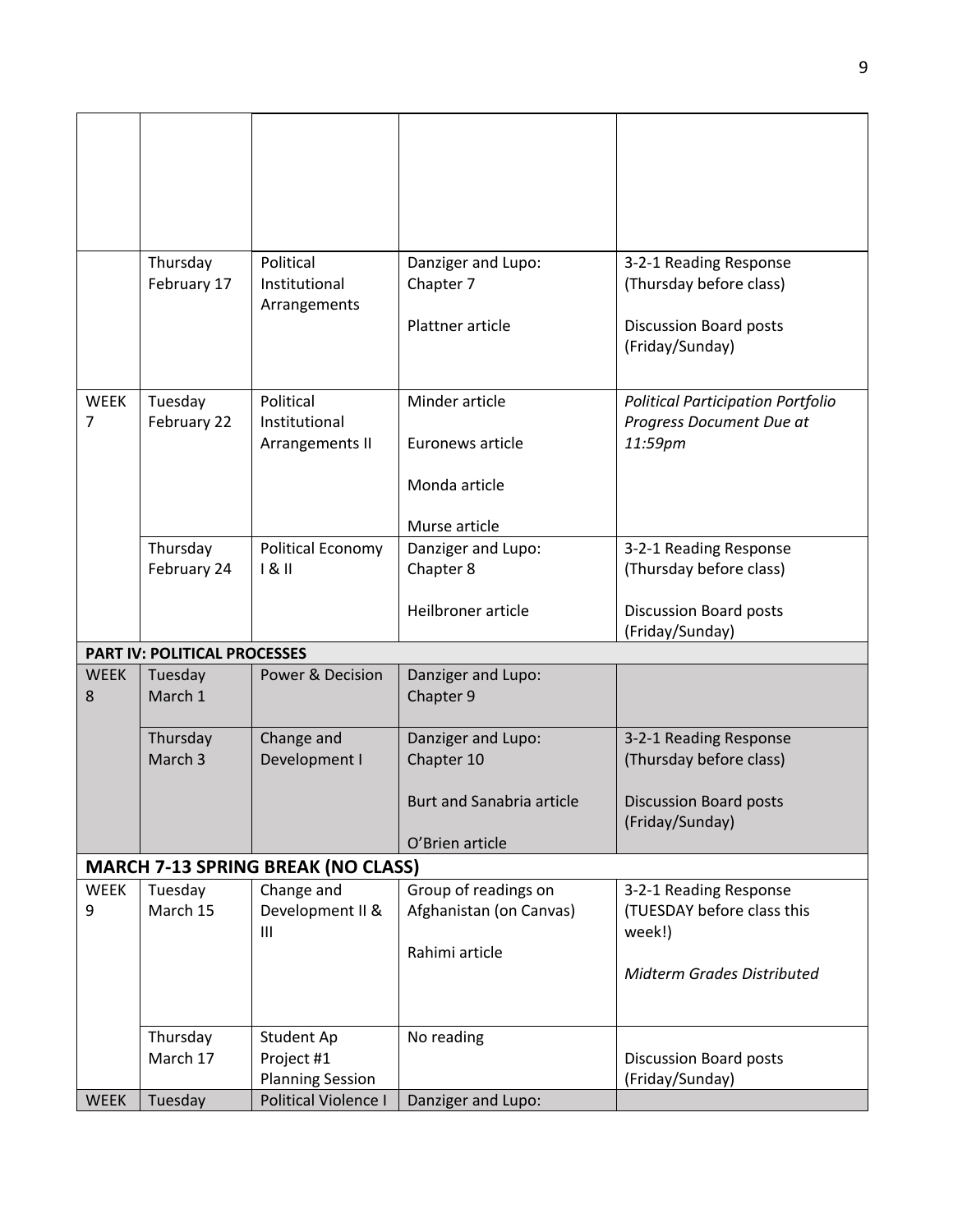| 10          | March 22                             | 811                                | Chapter 12                                           |                                                   |
|-------------|--------------------------------------|------------------------------------|------------------------------------------------------|---------------------------------------------------|
|             |                                      |                                    | Combs excerpt                                        |                                                   |
|             |                                      |                                    | Watch The Inevitability of                           |                                                   |
|             |                                      |                                    | War by John Andrews (18                              |                                                   |
|             |                                      |                                    | minutes, link on Canvas)                             |                                                   |
|             | Thursday<br>March 24                 | <b>Student Group</b><br>Project #1 | No reading                                           | 3-2-1 Reading Response<br>(Thursday before class) |
|             |                                      | Presentations                      |                                                      | Student Group Project #1                          |
|             |                                      |                                    |                                                      | presentations in class & content                  |
|             |                                      |                                    |                                                      | due on Canvas before class at                     |
|             |                                      |                                    |                                                      | 10:55 am                                          |
|             |                                      |                                    |                                                      | <b>Discussion Board posts</b>                     |
|             |                                      |                                    |                                                      | (Friday/Sunday)                                   |
|             |                                      |                                    |                                                      | Complete Mid-Course Survey                        |
| <b>WEEK</b> | Tuesday                              | <b>Politics Across</b>             | Danziger and Lupo:                                   |                                                   |
| 11          | March 29                             | <b>Borders</b>                     | Chapter 11, "Introduction"<br>and Sections 11.1-11.4 |                                                   |
|             |                                      |                                    |                                                      |                                                   |
|             |                                      |                                    | Gordon article                                       |                                                   |
|             |                                      |                                    | Karasapan article                                    |                                                   |
|             |                                      |                                    | Video: The Dark Side of                              |                                                   |
|             |                                      |                                    | Chocolate (47 min)                                   |                                                   |
|             | Thursday                             | The More                           | Danziger and Lupo                                    | 3-2-1 Reading Response                            |
|             | March 31                             | Developed                          | Chapter 13                                           | (Thursday before class)                           |
|             |                                      | Countries   & II                   |                                                      |                                                   |
|             |                                      |                                    | Root & Zhang article                                 | <b>Discussion Board posts</b>                     |
|             |                                      |                                    | <b>Brewer article</b>                                | (Friday/Sunday)                                   |
|             |                                      |                                    |                                                      |                                                   |
|             |                                      |                                    | Broom article                                        |                                                   |
|             | <b>PART V: POLITICS AMONG STATES</b> |                                    |                                                      |                                                   |
| <b>WEEK</b> | Tuesday                              | The Less                           | Danziger and Lupo:                                   |                                                   |
| 12          | April 5                              | Developed<br>Countries I & II      | Chapter 14                                           |                                                   |
|             |                                      |                                    | Kaplan article                                       |                                                   |
|             |                                      | <b>Student Group</b>               |                                                      |                                                   |
|             |                                      | Project #2 Teams                   | Surowiecki article                                   |                                                   |
|             |                                      | & Countries                        |                                                      |                                                   |
|             |                                      | Assigned                           |                                                      |                                                   |
|             | Thursday                             | The Less                           | Kristof article                                      | 3-2-1 Reading Response                            |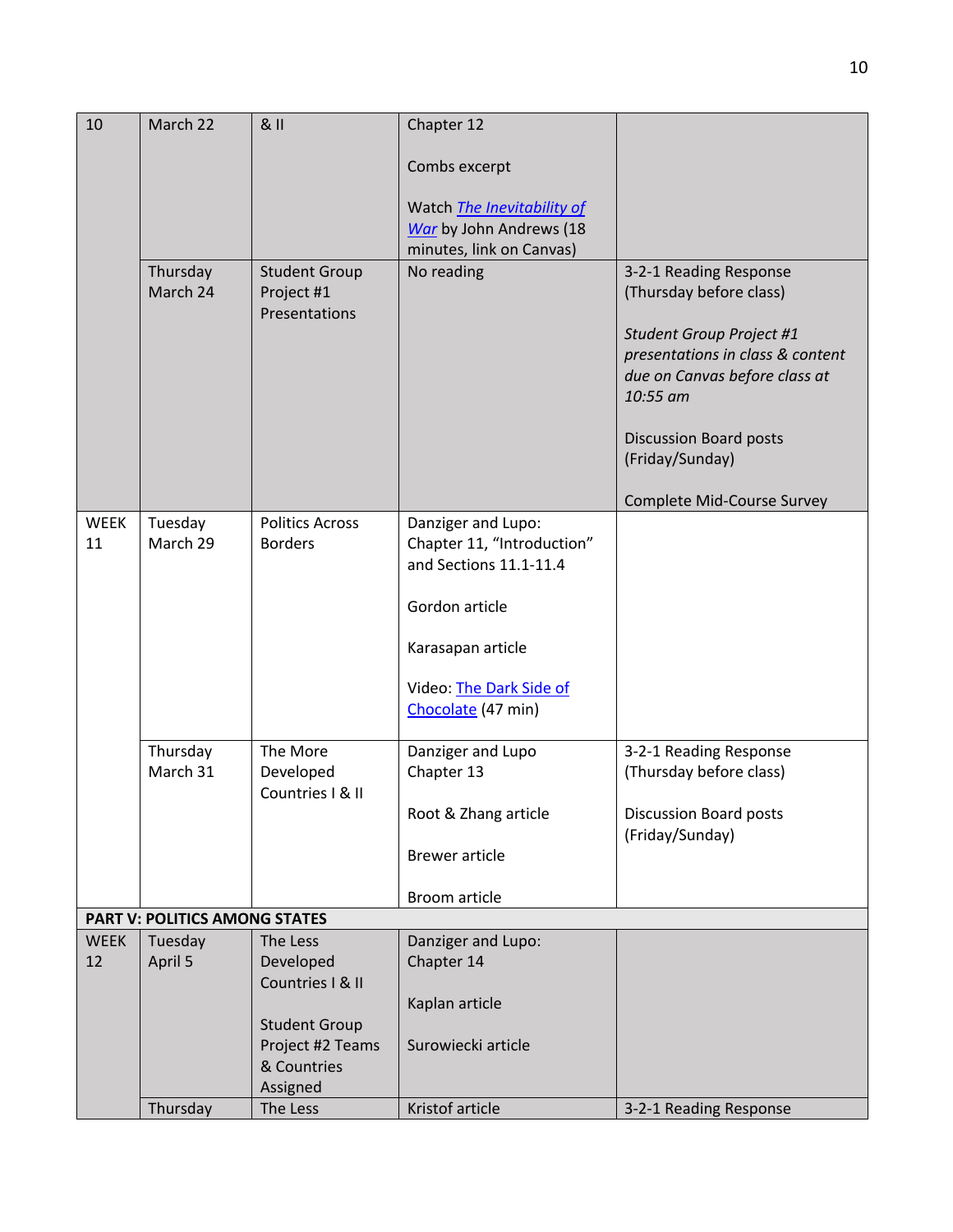|                                                                                                                                                             | April 7               | Developed<br><b>Countries III</b>                                   |                                                                                                                                                                                                                                                                                                           | (Thursday before class)<br><b>Discussion Board posts</b>                                              |
|-------------------------------------------------------------------------------------------------------------------------------------------------------------|-----------------------|---------------------------------------------------------------------|-----------------------------------------------------------------------------------------------------------------------------------------------------------------------------------------------------------------------------------------------------------------------------------------------------------|-------------------------------------------------------------------------------------------------------|
|                                                                                                                                                             |                       |                                                                     |                                                                                                                                                                                                                                                                                                           | (Friday/Sunday)                                                                                       |
| <b>WEEK</b><br>13                                                                                                                                           | Tuesday<br>April 12   | The Partly<br>Developed<br>Countries I & II                         | Danziger and Lupo:<br>Chapter 15, "Introduction"<br>and Sections 15.1-15.6<br>The Economist article ("Cuba<br>Bids Goodbye")<br><b>Barrientos and Amann</b>                                                                                                                                               | 3-2-1 Reading Response<br>(Tuesday before class)<br>NO DISCUSSION BOARD THIS<br><b>WEEK</b>           |
|                                                                                                                                                             |                       |                                                                     | article                                                                                                                                                                                                                                                                                                   |                                                                                                       |
|                                                                                                                                                             |                       | <b>April 14-15 Easter Recess, No Class</b>                          |                                                                                                                                                                                                                                                                                                           |                                                                                                       |
| <b>WEEK</b><br>14                                                                                                                                           | Tuesday<br>April 19   | The Partly<br>Developed<br><b>Countries III</b>                     | Read two high quality news<br>articles on the BRICS<br>country that your group was<br>assigned in the previous<br>class session. (See suggested<br>news sources under the<br>"Additional Readings"<br>section in this syllabus.)<br><b>Nugent article</b><br>Watch Kate Raworth Video<br>(link on Canvas) |                                                                                                       |
|                                                                                                                                                             | Thursday<br>April 21  | <b>Student Group</b><br>Project #2<br>Presentation prep<br>in class | Continue Research on your<br>BRICS country, write about<br>your two articles in today's<br>$3 - 2 - 1$                                                                                                                                                                                                    | 3-2-1 Reading Response<br>(Thursday before class)<br><b>Discussion Board posts</b><br>(Friday/Sunday) |
|                                                                                                                                                             | PART III: WRAPPING UP |                                                                     |                                                                                                                                                                                                                                                                                                           |                                                                                                       |
| <b>WEEK</b><br>15                                                                                                                                           | Tuesday<br>April 26   | <b>Student Group</b><br>Project #2<br>Presentations in<br>class     | No reading                                                                                                                                                                                                                                                                                                | Present Group Project #2 in class<br>& submit slides before class to<br>Canvas by 10:55 am            |
|                                                                                                                                                             | Thursday<br>April 28  | Course Wrap-Up                                                      | Danziger and Lupo:<br>Chapter 15 "So" and "The<br>Final Debate"                                                                                                                                                                                                                                           | <b>Final Discussion Board posts</b><br>(Friday/Sunday)                                                |
| FINAL EXAM: Thursday May 5 <sup>th</sup> , 10:30am-1:00pm<br>Due on Canvas before start of class: Political Participation Portfolio and Presentation Slides |                       |                                                                     |                                                                                                                                                                                                                                                                                                           |                                                                                                       |

• **Due in Class:** Political Participation Presentations

## **CITATIONS FOR COURSE READINGS AND MEDIA**

Barrientos, Armando and Ed Amann. "Brazil: A Role Model for Development?" *The Guardian*, April 17, 2014.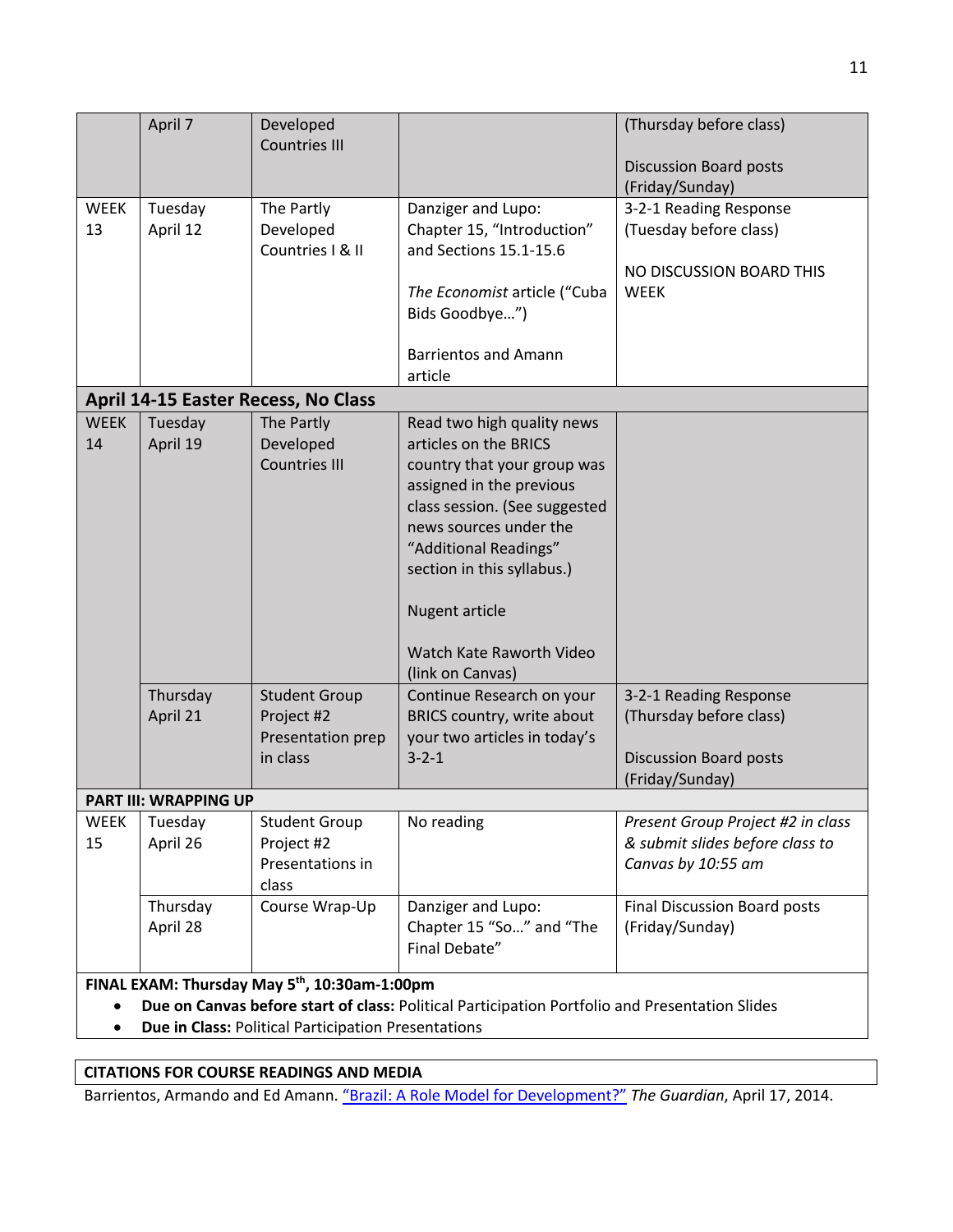Brewer, Devin. "Globalization and Human Trafficking." Topical Research Digest: Human Rights and Human Trafficking.

Broom, Douglas. "Globalization and world trade bounce back from the impact of COVID-19: report" World Economic Forum. December 7, 2021.

Bylund, Per. "How the Welfare State Corrupted Sweden." May 31, 2006. Posted on *Mises Daily*

Burt M., Sanabria L.F. (2019) The Poverty Stoplight and Its Psychosocial and Multidimensional Approach. In: Ximenes V., Moura Jr. J., Cidade E., Nepomuceno B. (eds) Psychosocial Implications of Poverty. Springer, Cham.

Calamur, Krishnadev. "Why Aren't There More New Countries?" October 23, 2017. *The Atlantic*.

Combs, Cindy C. "An Idea Whose Time Has Come." In *Global Politics in a Changing World: A Reader*, edited by Richard W. Mansbach and Edward Rhodes, section 2.4. Boston: Houghton Mifflin Company, 2006.

DW. "Rising Nationalism and the EU's Split with the East." January 8, 2018.

*Economist, The. "*Female Genital Mutilation: Is it Crime or Culture?" *The Economist,* February 13, 1999.

*Economist, The*. "Cuba Bids Goodbye to the Revolutionary Generation." *The Economist*, April 12, 2018.

Euronews. "Czech government survives no-confidence vote but remains fragile after mass protests." Euronews.com, June 28, 2019.

Friedman, Uri. "What the World Might Look Like in 5 Years, According to U.S. Intelligence." January 10, 2017. *The Atlantic*.

Gibbs, Nancy. "Bill Gates: What Gives Me Hope About the World's Future." January 4, 2018. *Time*.

Gordon, Rebecca. "The current migration crisis was created by US foreign policy, not Trump." August 16, 2019. The Nation.

Heilbroner, Robert. "The Triumph of Capitalism." *The New Yorker*, January 23, 1989: 98.

Kaplan, Robert D. "Oh! Kolkata!" *The Atlantic*, April 2008.

Karasapan, O. "Sharing the burden of the global refugee crisis." Brookings Institute. January 27, 2020

Kolbert, Elizabeth. "How Politics Got so Polarized." *The New Yorker*, January 3, 2022.

Koren, Marina. "Study Predicts Political Beliefs With 83 Percent Accuracy." February 14, 2013. Luposonian.com.

Lewis, Richard. "International Law Buckles Under Weight of Refugee Crisis." IPI Global Observatory, March 4, 2016.

Machiavelli, Nicolo. *The Prince*, Chapter 17 and Chapter 18